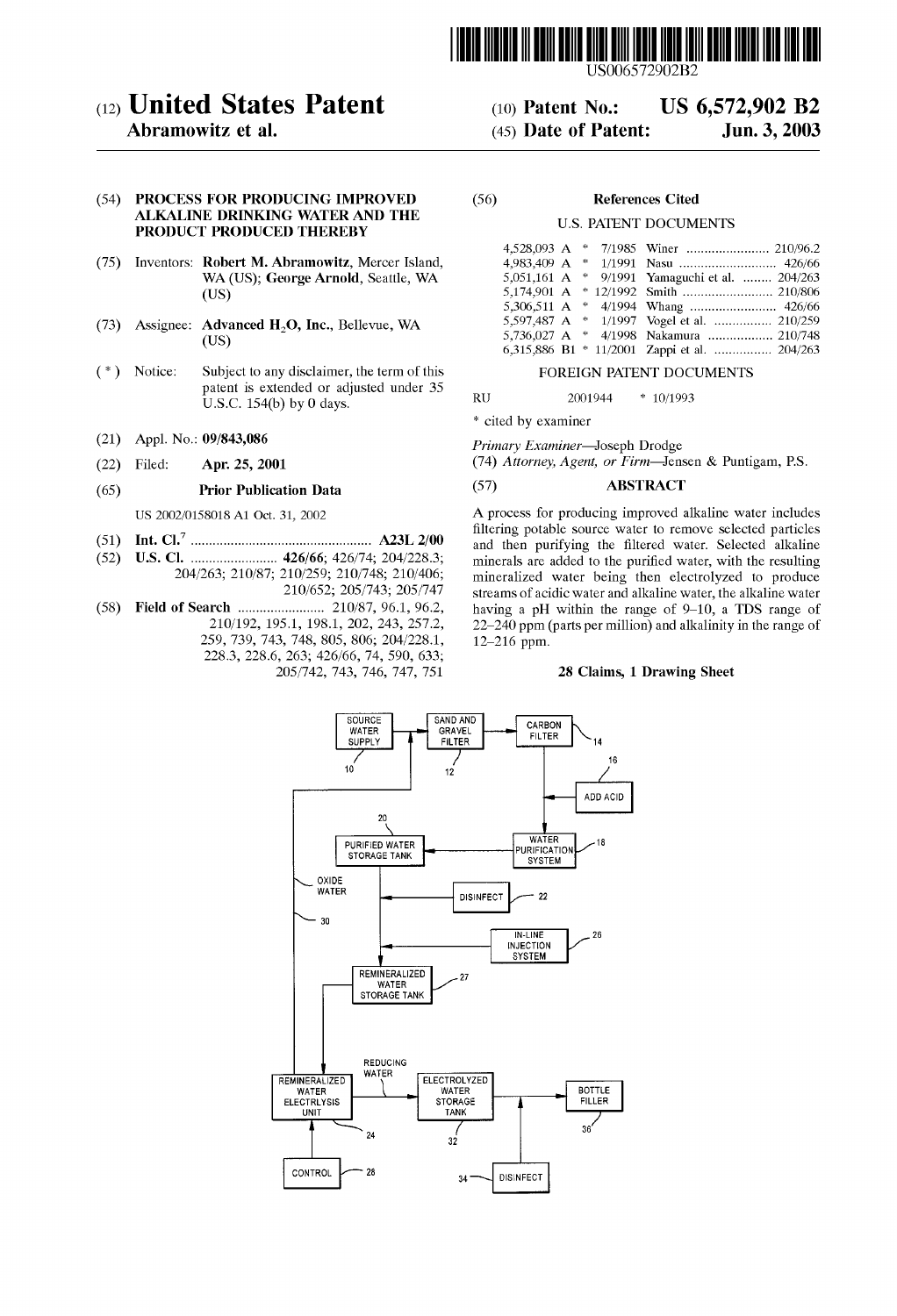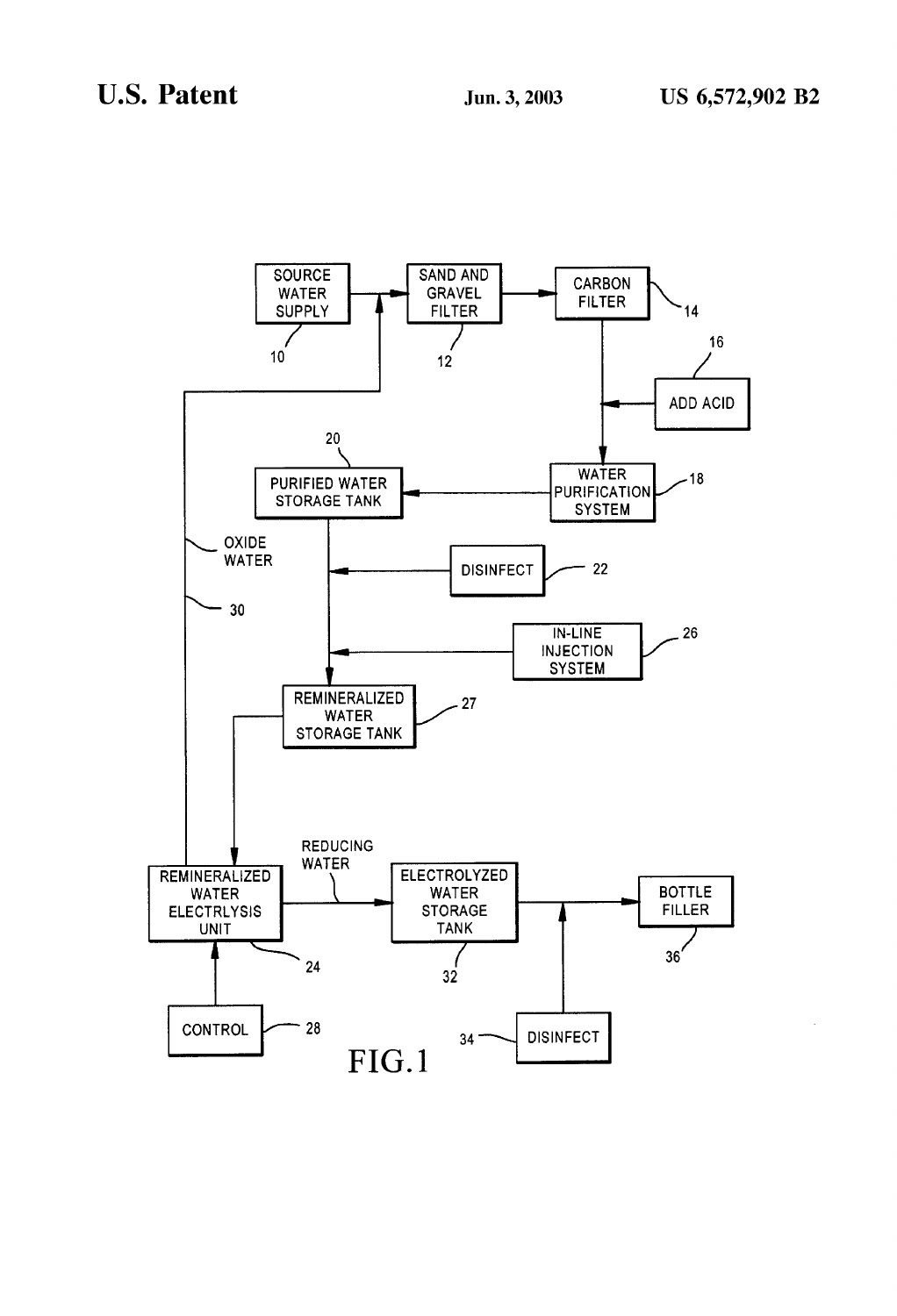### PROCESS FOR PRODUCING IMPROVED ALKALINE DRINKING WATER AND THE PRODUCT PRODUCED THEREBY

#### TECHNICAL FIELD

This invention relates generally to alkaline drinking water, and more specifically concerns a process for producing an improved alkaline drinking water using electrolysis,  $_{10}$ as well as the product produced by the process.

### BACKGROUND OF THE INVENTION

Alkaline drinking Water, for the purposes of this explanation, is Water having a pH above 9.0, although Water 15 with a pH above  $7.0$  is by general definition alkaline. Alkaline drinking Water is usually produced by electrolysis of potable source Water, Which results in separate alkaline and acidic (pH beloW 7.0) streams of Water. Alkaline drink ing water can be produced, alternatively, by adding alkaline 20 minerals to potable source Water, such as tap Water.

Alkaline drinking water is known to have certain health benefits, including antioxidant properties. This has been demonstrated by a number of laboratory studies, including a study by Shirahata et al, entitled "Electrolyzed-Reduced <sup>25</sup> Water Scavenges Active Oxygen Species and Protects DNA from Oxidative Damage", Biochem. Biophys. Res. Commun., 234, Pages  $269-274$  (1997). Other studies have confirmed such findings of antioxidant properties and other health benefits of alkaline water.

There have been various attempts to enhance the effect of alkaline drinking Water, including the addition thereto of particular vitamins, such as Vitamin C. In one case, Vitamin C was added to electrolyzed alkaline water (alkaline water produced by electrolysis), With the resulting solution again electrolyzed. This is described in U.S. Pat. No. 5,736,027 to Nakamura. In other cases, various minerals have been added to ordinary tap water, with the resulting mineralized tap water then being electrolyzed to produce alkaline drinking water.

Apart from drinking water, electrolyzed alkaline water has also been used for certain cleaning applications, par ticularly in the manufacture of semiconductors, including semiconductor etching, and in certain medical treatment applications. Such applications involving alkaline Water are described in US. Pat. Nos. 5,762,779 and 5,938,915, among others. The present invention, however, is directed toward specific improvements in alkaline drinking water by the use of a specific sequence of processing steps, beginning with a source of potable Water, such as tap Water.

#### DISCLOSURE OF THE INVENTION

Accordingly, the present invention is a process for pro ducing improved alkaline drinking Water, Which comprises 55 the steps of: filtering potable water from a source thereof so as to remove particles greater than a preselected size; directing the filtered source water through a water purification unit so as to produce purified water with a total dissolved solids no greater than ten ppm; adding selected 60 alkaline minerals to the purified water so that the resulting mineralized water has a selected mineral concentration of between 20–200 ppm; and electrolyzing the mineralized water to produce alkaline water with a pH in the range 9–10, Wherein total dissolved solids of the alkaline Water are 65 within the range of 20–240 ppm and the alkalinity of the alkaline Water is Within the range of 12—216 ppm.

2

The invention also includes the product produced by the above process, and also an proved alkaline drinking Water product Which comprises potable Water Which has been filtered and purified, with a total dissolved solids of less and then With the resulting total dissolved solids of less than ten ppm, to Which is subsequently added selected alkaline minerals, and then electrolyzed so as to produce alkaline Water having a pH in the range of 9—10 With a total dissolved solids of  $20-240$  ppm and alkalinity of 12-216 ppm.

The invention also includes a system for producing improved alkaline drinking Water, Which comprises: a Water filter for filtering potable source water which is applied thereto so as to remove particles greater than a preselected size; a water purification unit for producing purified water from the filtered water, with total dissolved solids no greater than 10 ppm; means for adding selected alkaline minerals to the purified water so that the resulting mineralized water has a selected mineral concentration of betWeen 20—200 ppm and an electrolyte cell assembly for electrolyzing the mineralized water to produce alkaline water with a pH in the range of 9—10, Wherein total dissolved solids of the alkaline water are within the range of 20–240 ppm and alkalinity is within the range of 12-216 ppm.

### BRIEF DESCRIPTION OF THE DRAWINGS

FIG. 1 is a block diagram showing the sequence of steps in the process of the present invention leading to improved alkaline drinking Water.

#### BEST MODE FOR CARRYING OUT THE INVENTION

The present invention is a process for producing alkaline drinking Water (hereafter alkaline Water) Which includes a conventional electrolysis step. The present process thus 35 shares with many other known processes for making alkaline Water an electrolysis step. Basically, electrolysis includes a plurality of tWo-chamber electrolytic cells, each cell including an anode chamber and a cathode chamber,  $40^{\circ}$ with an ion exchange membrane serving as a diaphragm between the two chambers. One example of such an electrolytic cell is shoWn in US. Pat. No. 5,762,779, the contents of Which are hereby incorporated by reference. The mem brane significantly restricts water from passing 45 therethrough, but alloWs ions to readily pass through. One of the chambers is an anodic chamber, With an anode posi tioned therein, While the other is a cathodic chamber and has a cathode disposed therein. The cathode and the anode elements comprise, for example, platinum or carbon. Other metals could also be used.

In operation, the anode element in the anodic chamber is connected to the positive terminal of a DC voltage source, While the cathode element is connected to the negative terminal of the DC voltage source. An electric field is thus generated across the cell. An electrolyte such as carbon dioxide with an electrolytic salt of ammonia acetate  $\rm CH_{3}$  $COONH<sub>4</sub>$  are examples) may be added if necessary to initiate and/or enhance current flow between the electrodes. In general, when a DC voltage is applied between the anode and cathode at a sufficiently high voltage, an electric current is generated, flowing between the electrodes. The electric current produces electrolysis of the Water. At the surface of the anode element is generated oxygen gas, producing anodic (acidic) water having a relatively low pH value, as indicated above, While at the cathode element, hydrogen gas is generated, resulting in cathodic (alkaline) Water, Which has a relatively high pH value. Thus, the result of the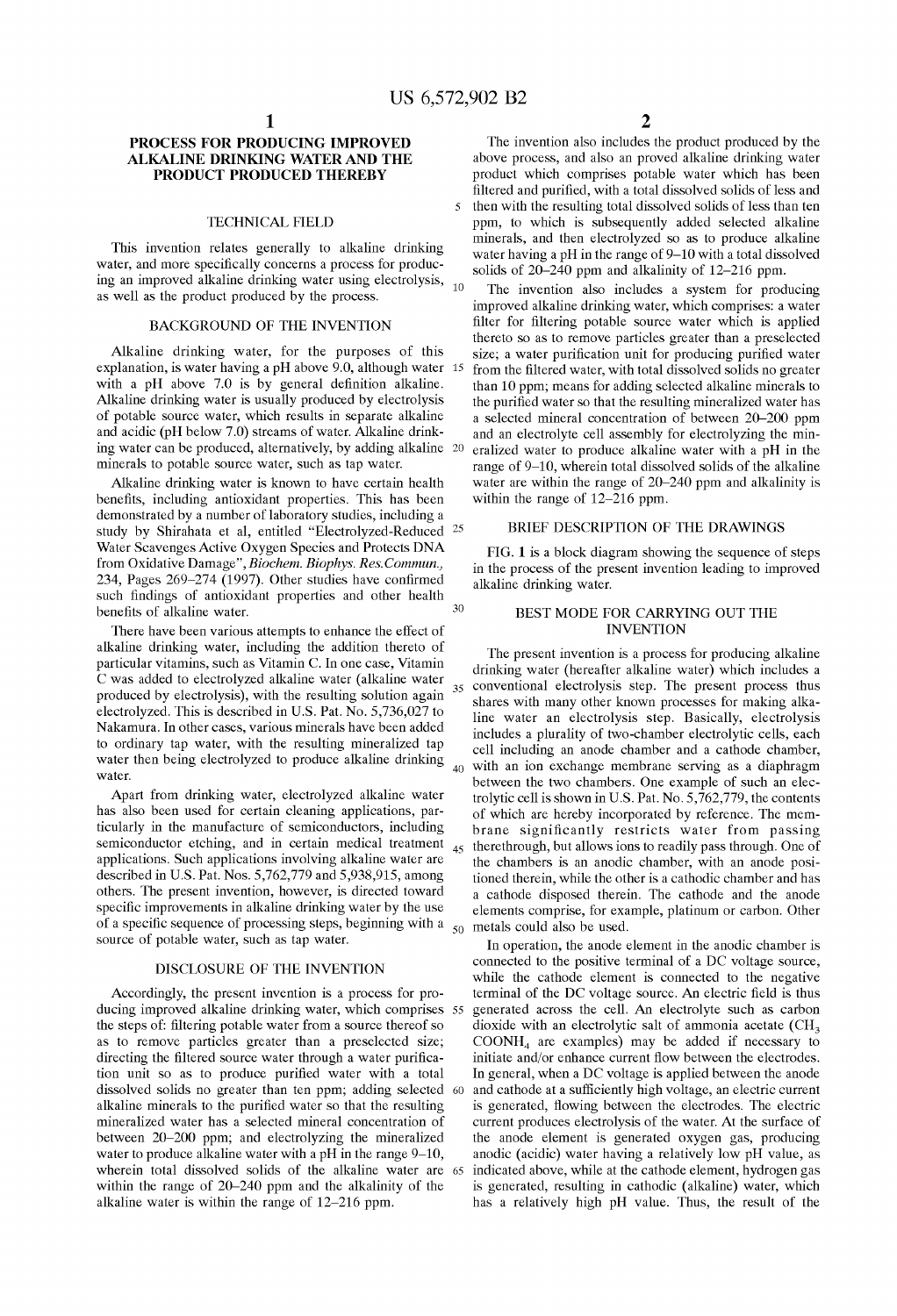25

20

35

operation of the electrolytic cell is tWo streams of Water, one of Which is acidic and the other of Which is alkaline.

Referring noW to FIG. 1 With respect to the process of the present invention, a supply of source Water 10 is necessary to begin the process. Source Water may come from any potable supply. It can be tap Water, such as from a public supply, which may vary widely in mineral content and may contain chlorine or other additives, or it can be from other Water sources, including private or public Wells.

In the next step, the potable water from source  $10$  is  $10$ filtered. In the embodiment shown, filtering is accomplished in two steps or stages. The first filtration stage is generally a multi-media or a graded density depth filter 12, using sand and gravel, of various dimensions, Which removes large particles and oxidized metals such as iron and manganese which may still be in the source water. Such a sand and gravel filter 12 is conventional. Oxidized metals are typically present in Water from a public Water supply; such Water also likely has been treated With chlorine.

The next stage of the filtering portion of the process is an activated carbon filter 14. Activated carbon filter 14, which also is conventional, is a known element in water treatment, and is used to remove particles of a selected size as well as absorbing low molecular weight organic material and chlorine.

In combination, the two stages of filtration  $12$  and  $14$  are designed to remove the particulate matter in the source Water to a level (size) of approximately 5 microns, to protect a membrane element used in a later, purification step of the  $_{30}$ process.

At this point, acid may be added at  $16$  to the filtered water to loWer the pH to less than 6.7, in order to shift the bicarbonate concentration in the Water toWard carbonic acid, which has the desired effect of minimizing the potential for calcium carbonate precipitation on the water purification membrane. This step, hoWever, may not be necessary in many applications.

The resulting Water is then directed to a reverse osmosis water purification unit (system) 18 which provides the  $_{40}$ purification step for the present process. The reverse osmosis (RO) unit 18 is also conventional, and may be either a one or tWo-stage system, depending upon the initial quality of the source Water. Typically, the reverse osmosis unit includes a semi-permeable membrane which separates the water into <sub>45</sub> tWo separate streams, a product stream and a Waste stream. The Waste stream is disposed of in some manner, such as into a WasteWater drain; the product stream is the desired purified water. The reverse osmosis unit 18 is capable of removing a number of different elements from the water,  $_{50}$ including bacteria, various salts, sugars, proteins and par ticles of varying sizes, including the smaller ions with a molecular weight greater than  $150-250$  Daltons. Purification also removes any odor from the source Water.

The resulting purified water from the water purification  $55$ system 22 typically has a total dissolved solids (TDS) range of from 1—10 parts per million (ppm), With a pH in the range of 5.5–6.5. The purified water is directed from the water purification system  $18$  to a storage tank  $20$ , which serves as a reservoir for the purified water prior to the electrolytic cell 60 portion 24 of the present system. Storage tank 20, however, is not a necessary part of the present invention; purified water from the water purification system may flow to the electrolytic cell 24 Without intermediate storage.

At this point, the filtered, purified water which has been 65 adjusted for pH by adding acid is preferably disinfected at 22 by either ultraviolet radiation or treatment With oZone, to

4

reduce the colony forming units (CFU) to a level below 5. Such a disinfectant step may also not be necessary in particular applications.

Prior to the electrolytic cell 24, however, is positioned an in-line injection system 26, Which injects a concentrated mineral mix into the purified water as it is being moved, typically by a pump (not shoWn), to electrolytic cell 24. The rate of mineral injection can be varied to adjust the purified Water mineral concentration to a desired level. In the embodiment shown, this is between 20–200 ppm, depending upon the desired characteristics of the final water product. The added minerals are typically alkaline and may include several different alkaline minerals, including magnesium, calcium, potassium and sodium, among others. Typically, the added minerals Will include at least calcium and potas sium. The addition of selected minerals is important to the process and the final product, as they provide the desired antioxidant effects, as well as other health benefits.

In addition to the alkaline minerals, other elements may be added at this point, including selected vitamins such as Vitamin C, and selected soluble herbs. Other typical vita mins added include B6, B12 and others, again depending upon the desired characteristics of the final water product. The invention is not limited to particular vitamins, nor is the addition of any vitamins or herbs essential. The intention of this portion 26 of the process is to add elements to the purified water which are known to have a health benefit. The result of the addition of the alkaline minerals, to produce a concentration of betWeen 20—200 ppm, as Well as the possible addition of other elements, is a mineralized water having a pH Within the range of 8.0—8.8, and a total alkalinity of between 20 and 180 ppm. The mineralized Water may then be directed to a storage tank 27, although, again, this is not an essential part of the process. Storage tank 27 does permit flexibility in the process, as it allows more convenient, controllable operation times for the elec trolytic cell 24.

The resulting water, referred to herein as mineralized water, is then directed to electrolytic cell 24, where electrolysis of the mineralized water is carried out. Electrolytic cell 24 represents a plurality of cells, depending on the desired production rate. The structure and operation of a typical electrolytic cell Was explained above. It should be understood that the electrolysis portion of the present pro cess can be accomplished by various types of electrolytic cells. The important result of the electrolysis step is that the incoming mineralized water is electrolyzed, as that term is conventionally understood, i.e. the incoming mineralized Water is separated into tWo separate streams, one being acidic and one being alkaline.

In operation, mineralized water is directed into both the cathode and anode chamber portions of the electrolytic cell. The water flow into the two chambers is adjusted so that there is a selected ratio Within the range of 1:1 to 25:1 betWeen the cathode chamber How and the anode chamber flow, depending on the particular electrolytic cells used.

The pH of the alkaline Water stream is controlled by adjusting the electrolysis current through the cell. The control system 28 Will automatically adjust the voltage applied to the positive and negative electrodes to maintain the level of current necessary for the desired pH value. Variations in the flow rate of mineralized water to the electrolytic cell or in the mineral concentration (TDS) of the mineralized water will require adjustment of the current level. The desired pH of the alkaline Water is assured by making continuous adjustments to the current passing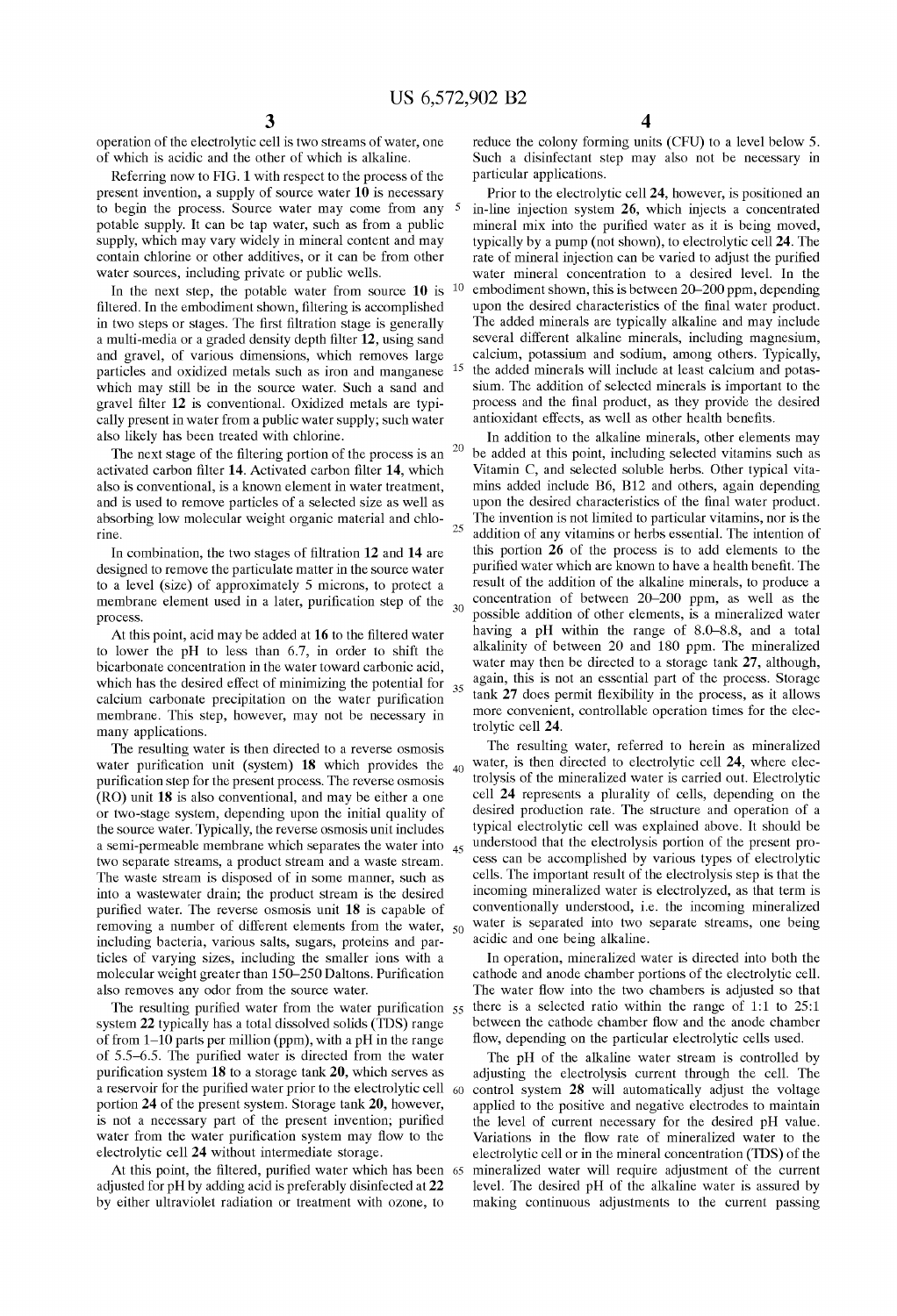15

25

through the electrolytic cell. Current levels up to 100 amps, or even more in particular circumstances, are used. Water conductivity and How rates are important variants in deter mining the current levels.

In operation of electrolytic cell  $24$ , the polarity of the two  $5$ electrodes Will be sWitched on a preprogrammed, regular basis, in combination With sWitching of the resulting product flow path, to accomplish periodic cleaning of the electrodes.

The products resulting from electrolytic cell 24 are two streams of Water, one being alkaline and the other being acidic. The low pH (acidic) water from the electrolyzing (anode) chamber typically Will have a pH in the range of  $5-7$ . This acidic water, as shown in the figure, is sent back to the source 10 for reprocessing, as shoWn by connecting line 30. This is done because of the relatively large volume of acidic Water resulting from the operation of the electro lytic cell. Typically, there may be up to 7 gallons of acidic water for every 25 gallons of alkaline water. The application of the acidic Water back to the source 10 is for the purpose of water conservation. It is not necessary, however, to the  $20$ present invention.

The improved alkaline Water from the electrolytic cell 24 has a pH in the range of 9.0 to 10.0, With the TDS and alkalinity being both increased by 10—30% from the incom ing Water to cell 24. The TDS Will range from 22—240 ppm, While the alkalinity, typically in the form of calcium carbonate, Will range from 12—216 ppm.

The resulting alkaline Water from the electrolytic cell 24, referred to as electrolyzed alkaline water, is improved over  $_{30}$ existing alkaline drinking water in a number of respects, including the specified characteristics of pH, TDS and total alkalinity.

The electrolyzed alkaline water is directed to a storage tank  $32$ , which again is not a necessary part of the process,  $35$ but in many cases is convenient for overall system operation. The electrolyzed alkaline water may then be disinfected again at 34 by ultraviolet exposure to reduce the colony forming units to below 3 (zero is preferred and is typically obtained by the step of disinfecting). FolloWing that, the water is delivered to a conventional bottling facility 36 for bottling and distribution. 40

The various storage units 20, 27 and 32 are helpful in the process, in that the production of the electrolyzed alkaline water may continue in the event that the bottling unit 45 mineralized water flow and the conductivity of the minermalfunctions or needs to be stopped for a time. The storage units result in the overall system being more efficient.

The operation of the present system is automatically controlled to ensure proper operation. The operation of the electrolytic cell is controlled by a conventional control  $50$  is purified by reverse osmosis. system, as shown at 28. The overall system is under preprogrammed (computer) control. The control system includes conventional elements and control setting capability, including various visual control functions, such alkaline mineral<br>as a touch screen, to set current flow limits and to monitor 55 and potassium. system operations. The How rate and other aspects of the system are continually monitored to maintain the resulting alkaline Water product Within the desired pH range.

The system of the present invention includes a number of monitoring elements to ensure proper operation, including 60 temperature, water flow rate and conductivity sensors. These sensors, respectively, are located at various points in the system to ensure proper pH value of the Water prior to and following the water purification unit, as well as the desired total dissolved solids (TDS) after mineral addition and 65 the potable source Water. desired pH and TDS before and after electrolysis. The Water may be sampled from selected points along the Water line

before and after units 18, 24 and 27 to test for pH, TDS, chlorine and/or bacteria in addition to and/or as an alterna tive to in-line measurements.

The present invention thus includes a novel sequence of steps, beginning with potable water, and including filtration and purification thereof, to produce purified water having total dissolved solids of less than 6 ppm, i.e. approximately 98% pure. The water is then re-mineralized, and then electrolysis is performed, to produce alkaline and acidic water streams. The alkaline water stream has specific, preselected characteristics, With selected range set forth above; the process is controlled to maintain the specified, preselected characteristics of the alkaline Water. The resulting electrolyzed alkaline drinking water is odor-free, with a pleasant taste, and has the potential of significant health benefits, include antioxidant capability.

Hence, a process for producing improved alkaline water and the resulting product has been disclosed. It should be understood, however, that various changes, modifications and substitutions can be made to the preferred embodiment without detracting from the spirit of the invention which is set forth by the claims Which folloW.

What is claimed is:

1. A process for producing improved alkaline drinking water, comprising the steps of:

- filtering potable source water to remove particles greater than a preselected size;
- directing the filtered source water through a water purification unit to produce purified water with total dissolved solids no greater than 10 parts per million;
- adding selected alkaline minerals to the purified water so that the resulting mineralized water has a selected mineral concentration of betWeen 20—200 parts per million; and
- electrolyzing the mineralized water to produce alkaline water with a pH in the range of 9-10, wherein total dissolved solids of the alkaline Water is Within the range of 22—240 parts per million and alkalinity thereof is Within the range of 12—216 parts per million.

2. A process of claim 1, wherein in the electrolyzing step including the step of controlling generation of electrolysis current to produce the alkaline Water.

3. Aprocess of claim 2, including the step of adjusting the level of electrolysis current, depending upon the rate of alized water to be electrolyzed.

4. A process of claim 1, wherein the filtering step removes selected organic materials.

5. A process of claim 1, wherein the filtered source water

6. A process of claim 1, wherein the purified water has a total dissolved solids of less than 6 parts per million.

7. A process of claim 1, Wherein at least the folloWing alkaline minerals are added to the purified water: calcium

8. A process of claim 1, including the step of adding at least one selected vitamin to the purified water.

9. A process of claim 1, including the step of adding selected soluble herbs to the purified water.

10. A process of claim 1, including the step of adding sodium, potassium, magnesium and calcium and Vitamin C to the purified water.

11. A process of claim 1, including the step of adding acidic water produced by the step of electrolyzing back to

12. An improved alkaline drinking Water product, com prising: